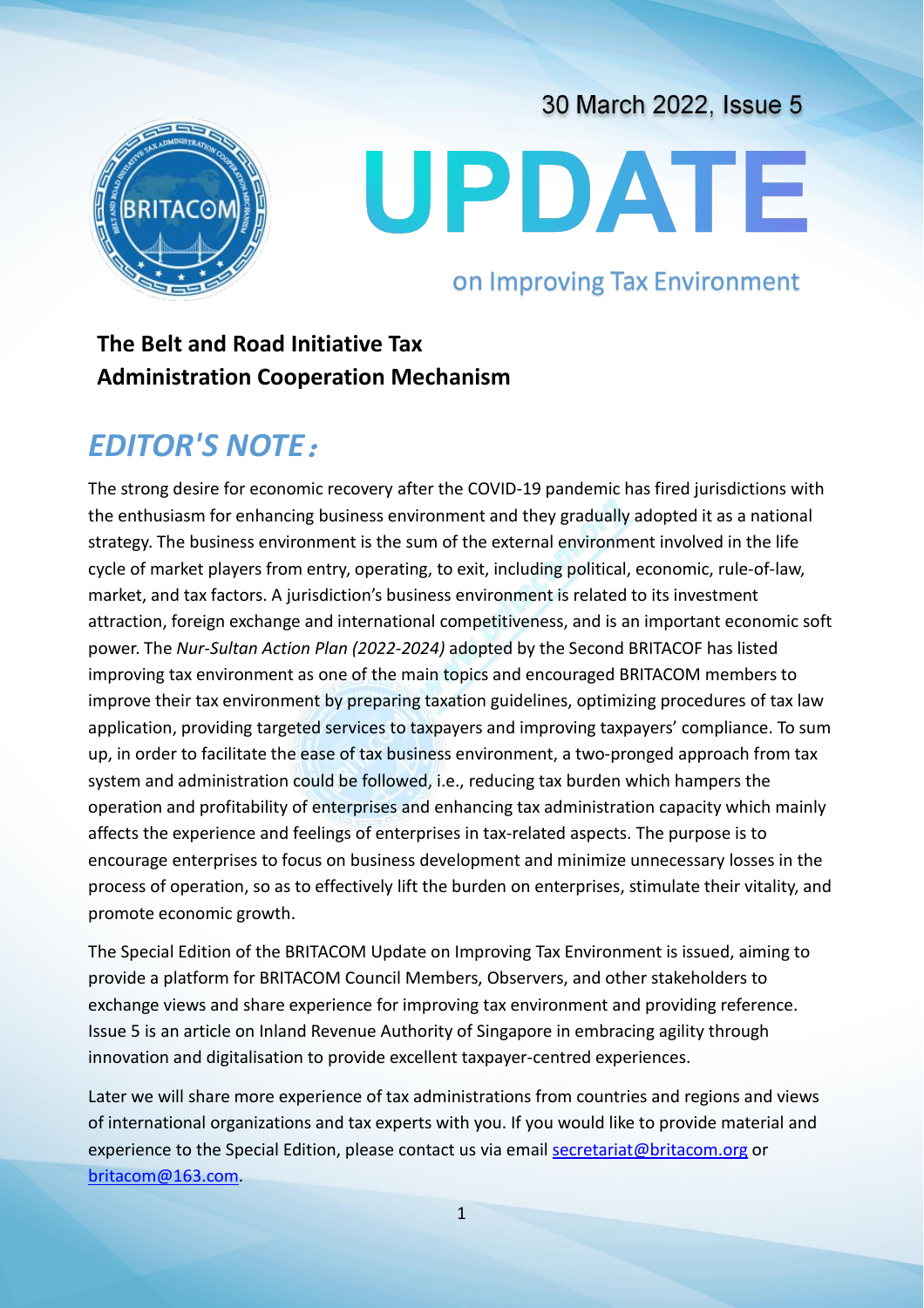### **More than Just Tax Administration** — **the Inland Revenue Authority of Singapore**

**Abstract**: This article is about the efforts of Inland Revenue Authority of Singapore in embracing agility through innovation and digitalisation to provide excellent taxpayer-centred experiences. **Keywords**: Agility: Continual innovation: Data analytics: Digitalisation: Service excellence: Smart Nation; Taxpayers

**1. Introduction and Background**

The ongoing digital revolution and advancements in digital technologies are transforming rapidly the way we live, work and play. With the growing volume, changing lifestyles and increasingly sophisticated needs of taxpayers, tax administrations strive to continuously innovate, to improve the taxpayer experience.

The Inland Revenue Authority of Singapore (IRAS) leverages technologies and digitalisation to redefine the experiences of taxpayers and to bring greater value to the community. In line with the Smart Nation initiative announced by Singapore's Prime Minister Lee Hsien Loong back in 2014 for Singapore to harness technology and enhance productivity to improve the lives of the citizens, IRAS has been innovating continuously to improve the taxpayer experience.

**2. Culture of Agility as an Enabler**

Embracing agility and putting it into practice has allowed IRAS to pivot and respond quickly to emerging challenges in a VUCA (volatile, uncertain, complex and ambiguous) world. With agility as both a strategy and a mindset, IRAS (i) anticipates and stays alert to changes in the environment, (ii) innovates and experiments to try new ideas, (iii) responds swiftly, acts urgently and adjusts continually, and (iv) reflects and keeps improving to stay ahead.

The pandemic has severely disrupted global economic and social activities across the globe. A slew of pandemic relief measures were announced by the Singaporean government in 2020 and 2021 to help businesses overcome the widespread and unprecedented impact of the crisis, with the priority on supporting jobs and livelihoods. As part of a unified public service response to the pandemic, IRAS has contributed to wider government efforts by taking on a new function in granting disbursements to provide financial relief for businesses and enterprises affected by the pandemic.

The Jobs Support Scheme (JSS) is one of the key financial support initiatives offered by the Singaporean government. As of February 2021, the JSS payouts have benefited over 2 million local workers employed in more than 150,000 firms. The JSS provides financial support to employers by co-funding employees' wages, thereby helping employers retain their local employees during this period of economic uncertainty. The level of support varies by sector, with the hardest-hit sectors such as aerospace, aviation and tourism receiving more assistance. The JSS was implemented expeditiously. Pre-COVID-19, IRAS had prior experience in implementing payouts and hence leveraged on the existing disbursement system by means of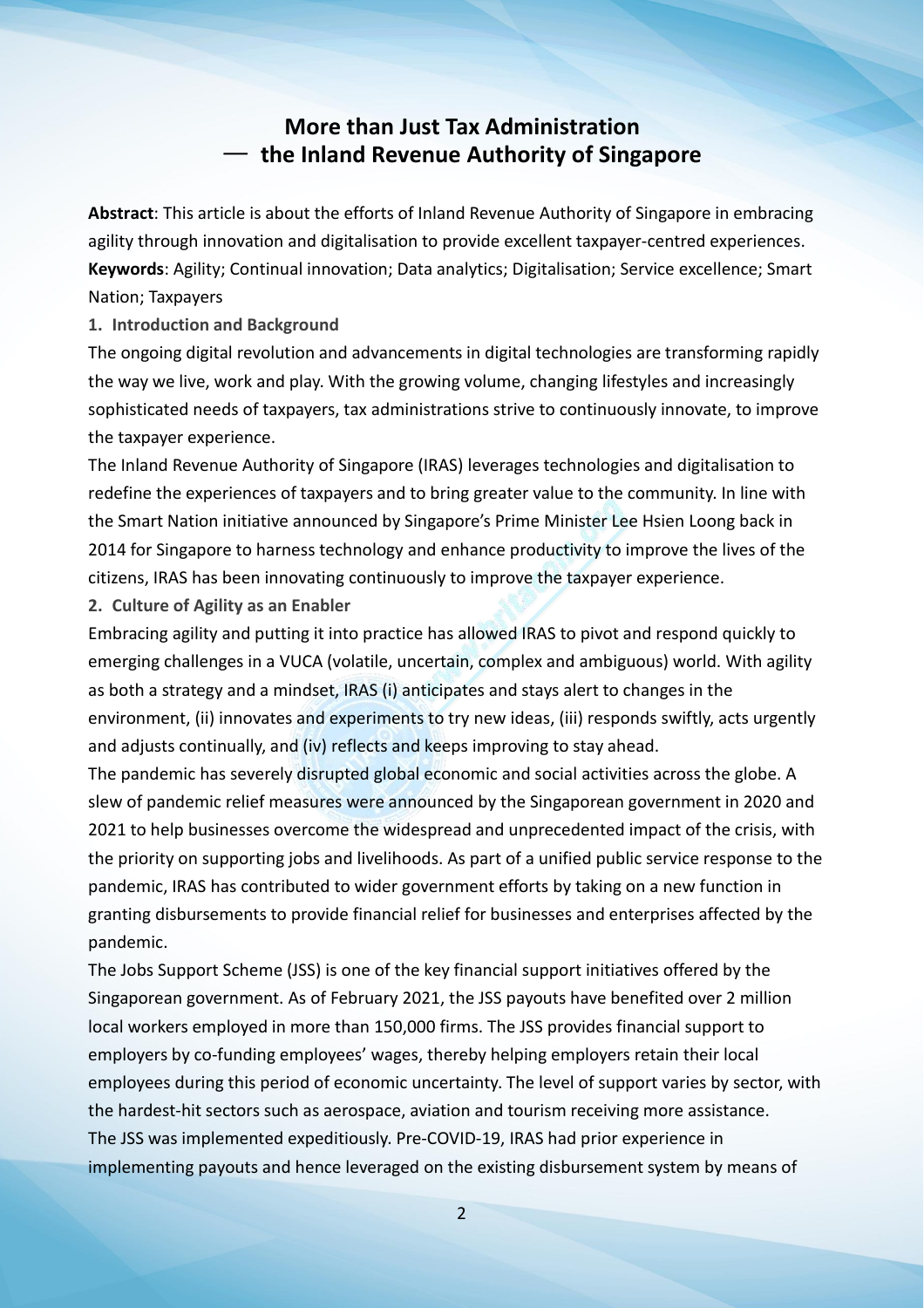agile and progressive enhancement methodology to develop the JSS system within eight weeks. To enable timely and appropriate financial support for our businesses, IRAS avoided lengthy application procedures and instead leveraged on existing data from other government agencies to determine the eligibility and the entitlement of each business, while putting in place an anti-gaming mechanism to ensure that the JSS is not being abused. Through data analytics, IRAS also conducts regular post-processing checks to detect anomalies in the JSS disbursements. This has enabled IRAS to balance timely disbursements with effective protection of public monies. The amount of the support entitled is determined by IRAS automatically and the funds are credited into the bank accounts of the businesses directly.

Short, iterative cycles were also deployed in the implementation of the Rental Relief Framework (RRF). The RRF is a government cash grant to qualifying property owners to provide rental relief for tenants that are small and medium enterprises and non-profit organisations. IRAS recognises that each relief scheme is different, and proactively engages with policy owners on the design of each disbursement scheme whilst keeping the public informed through constant updates on the IRAS website.

In addition to the role as the tax administrator of Singapore, IRAS was designated by the Singaporean government to be the Centre of Excellence for enterprise grant disbursements, which encompasses the facilitation of the smooth roll-out of business disbursement schemes. IRAS reacted quickly to its new functions and in 2021, housed expertise in a new branch for the end-to-end administration of government disbursements to enterprises. Through re-structuring and concentrating expertise in grant disbursements in a single branch, IRAS is able to implement new schemes speedily and help support businesses emerge stronger from the crisis. For agility to create the most value, we rely on another constant: people-even when working remotely through the pandemic. New capabilities are required to deliver transformation outcomes. Through workforce transformation, a systematic process is put in place to enable an adaptable and future-ready workforce. IRAS officers gain foundational and functional competency through ongoing upskilling and taking ownership of their career development. We advocate career fitness and a life-long learning mindset as this allows IRAS officers to imbue an agile mentality and enhance competency to leverage on digital technologies and analytics to better fulfil IRAS' evolving mandate.

#### **3. Continual Innovation**

Inculcating a culture of innovation has allowed IRAS to meet its goal of refining the experiences of taxpayers, engendering ground-up creation of service ideas and out of the box solutions to help businesses comply with their tax obligations. This includes simplifying filing procedures and educating businesses on their tax obligations.

Through developing new online tools such as the "New Company Start-Up Kit" and simplifying existing filing procedures through the launch of Form C-S (Lite), IRAS continues to explore new ways to minimize the time that taxpayers spend on understanding tax filing obligations and the

3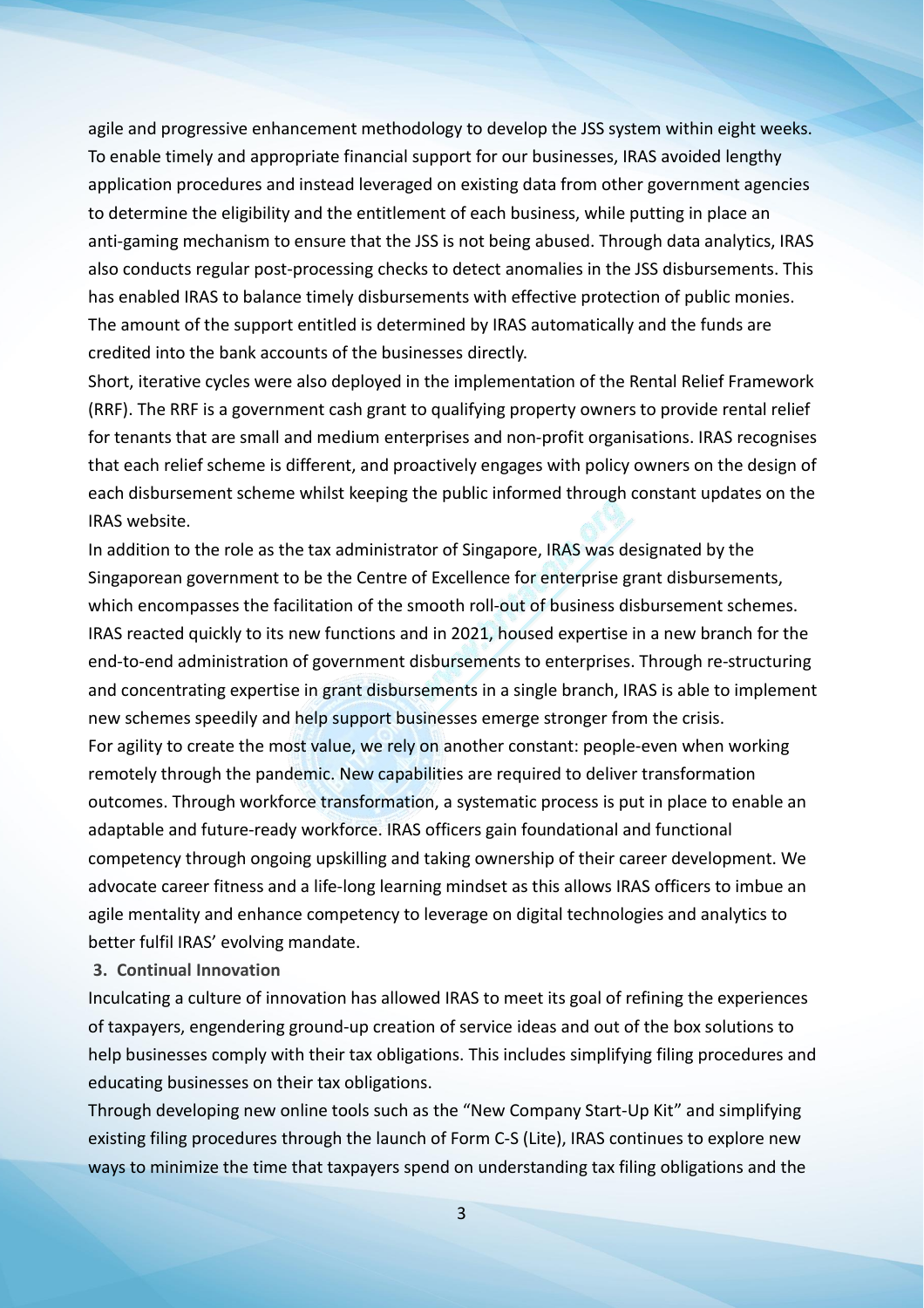filing of taxes. These initiatives are elaborated below:

3.1 New Company Start-Up Kit

For newly incorporated companies (NICs), IRAS has developed the "New Company Start-Up Kit", an interactive e-learning guide which provides NICs with customized information to guide them through their first filing obligations with IRAS and the Accounting and Corporate Regulatory Authority of Singapore<sup>[1](#page-3-0)</sup> (ACRA). Upon signing up for the kit, NICs will have access to the following information:

i)A tailored filing timeline reflecting the important filing due dates with IRAS and ACRA; ii)Email reminders that will be sent by IRAS prior to the NICs' corporate tax filing due dates to remind them of their filing obligations;

iii)ACRA's information on filing of Annual Return and holding of Annual General Meeting; iv)Goods and Services Tax (GST) information to aid NICs in their understanding of their businesses' GST registration liability; and

v)Links to Enterprise Singapore's<sup>[2](#page-3-1)</sup> websites for NICs to seek information on industry insights, updates on grants and services to enhance their business efficiency.

Since its launch in February 2018, more than 10,500 NICs have used the kit.

3.2 Form C-S (Lite)

All companies carrying on a trade or business in Singapore need to report their income to IRAS annually by e-filing their corporate income tax return. There are two types of income tax return, Form C-S and Form C. Form C-S is a simplified income tax return with fewer fields to be completed as compared with the Form C. Qualifying companies with annual revenue of S\$ 5 million or below may use Form C-S, instead of Form C, to report their income.

Form C-S (Lite) was introduced from Year of Assessment<sup>[3](#page-3-2)</sup> 2020 to further enhance the e-filing experience of small companies. Form C-S (Lite) is a streamlined version of Form C-S for companies with straightforward tax matters, requiring only six essential fields to be completed. To qualify to file Form C-S (Lite), companies must have an annual revenue of S\$ 200,000 or below, and meet the existing Form C-S qualifying conditions.

3.3 Educational Programmes and Partnerships

IRAS conducts ongoing programmes to educate businesses on new standards, provides guidance to help businesses keep abreast of the latest tax developments and to comply with their tax obligations. For example, in the implementation of the Goods and Services Tax Reverse Charge (RC) and Overseas Vendor Registration (OVR) regime, which was effective from 1 January 2020,

<span id="page-3-0"></span><sup>&</sup>lt;sup>1</sup> Singapore's regulator of business registration, financial reporting, public accounts and corporate service providers.

<span id="page-3-1"></span><sup>&</sup>lt;sup>2</sup> Statutory board under the Ministry of Trade and Industry in Singapore which champions enterprise development and supports the growth of Singapore as a hub for global trading and startups.

<span id="page-3-2"></span><sup>&</sup>lt;sup>3</sup> Year of Assessment refers to the year in which income tax is calculated and charged. The assessment is for the income earned in the preceding financial year. For example, for companies with a financial year end of 31 December, the Year of Assessment 2020 is for the basis period of 1 January 2019 to 31 December 2019.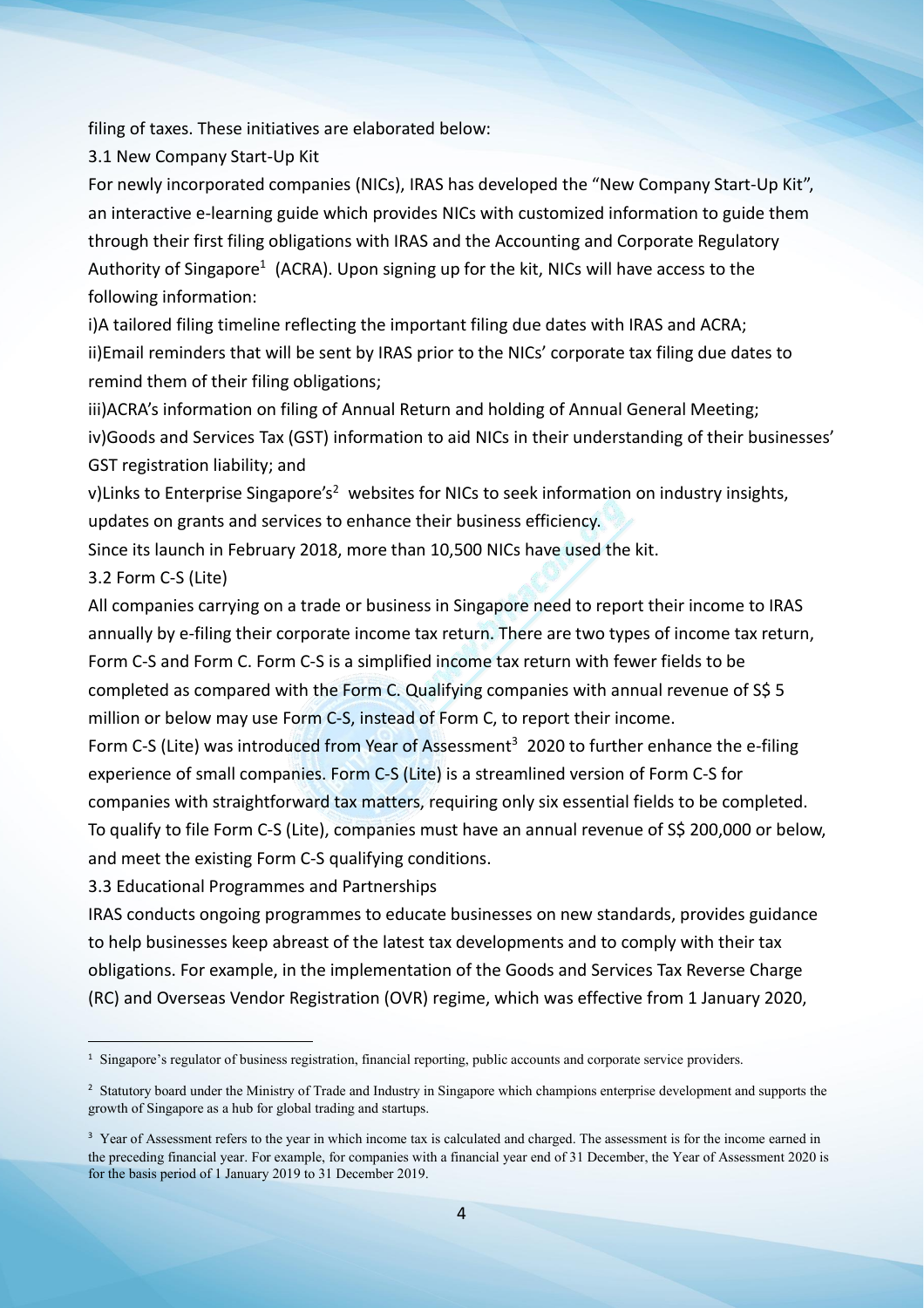IRAS initiated a series of interactive educational and outreach programmes with potential registrants and RC/OVR businesses to raise awareness of the new regime and educated businesses on the new tax rules to foster greater voluntary compliance.

Internationally, in the implementation of the Common Reporting Standard (CRS), an internationally agreed standard for the automatic exchange of financial account information between jurisdictions for tax purposes, IRAS issued CRS Compliance Guidelines [4](#page-4-0) in July 2019 and organised industry engagement events to raise awareness on the CRS compliance approach that would ensure industry's effective compliance with the implementation of CRS in Singapore. IRAS believes in working with the community to help taxpayers understand their tax obligations, and to facilitate business growth and wealth through sound and effective tax policies. In this regard, IRAS has formed partnerships with relevant stakeholders to improve the business environment for tax compliance. Under the Strategic Partnership Programme, IRAS partners with large businesses and the Singapore Chartered Tax Professionals [5](#page-4-1) to develop a tax governance policy framework for large businesses. The framework seeks to encourage good tax governance and practices for both Corporate Tax and GST. Under the Enhanced IRAS-Tax Agent Relationship Framework, IRAS partners and collaborates with tax agents, particularly in the area of training and improving the competence of tax agents in recognition of the close working relationship they have with their clients, and their valuable insights of the clientele's business needs and concerns.

**4. Leveraging on Data and Technology to Deliver Digital Solutions to Create Better**

**Experiences for Taxpayers**

Early investment made by IRAS in the fields of technology, artificial intelligence (AI) and data analytics have laid a strong foundation for IRAS to offer digital services and solutions to taxpayers. IRAS has also enhanced (i) partnership with the digital ecosystem, and (ii) the way we communicate and serve our taxpayers.

4.1 Enhancing Partnership with the Digital Ecosystem

Through collaborations with various partners, IRAS has encouraged enterprises' digital transformations to reap the benefits of going digital from a business and tax perspective. Efforts were focused on digitalising processes in relation to filing and payments/refunds.

4.1.1 Digital Filing for Small and Medium-Sized Enterprises

For most Small and Medium-Sized Enterprises (SMEs), statutory filing obligations to IRAS and ACRA arelast on their minds. To meet such obligations, SMEs commonly incur additional costs to engage third party service providers. Mindful of such challenges, IRAS and ACRA saw opportunities to streamline the preparation processes, and at the same time redefine the filing experience for these companies.

<span id="page-4-0"></span><sup>4</sup> IRAS (2019). *IRAS e-Tax Guide*,

https://www.iras.gov.sg/irashome/uploadedFiles/IRASHome/Quick\_Links/International\_Tax/IRAS%20CRS%20Compliance%20G uidelines%20e-Tax%20Guide.pdf.

<span id="page-4-1"></span><sup>&</sup>lt;sup>5</sup> An accreditation body for local tax professionals.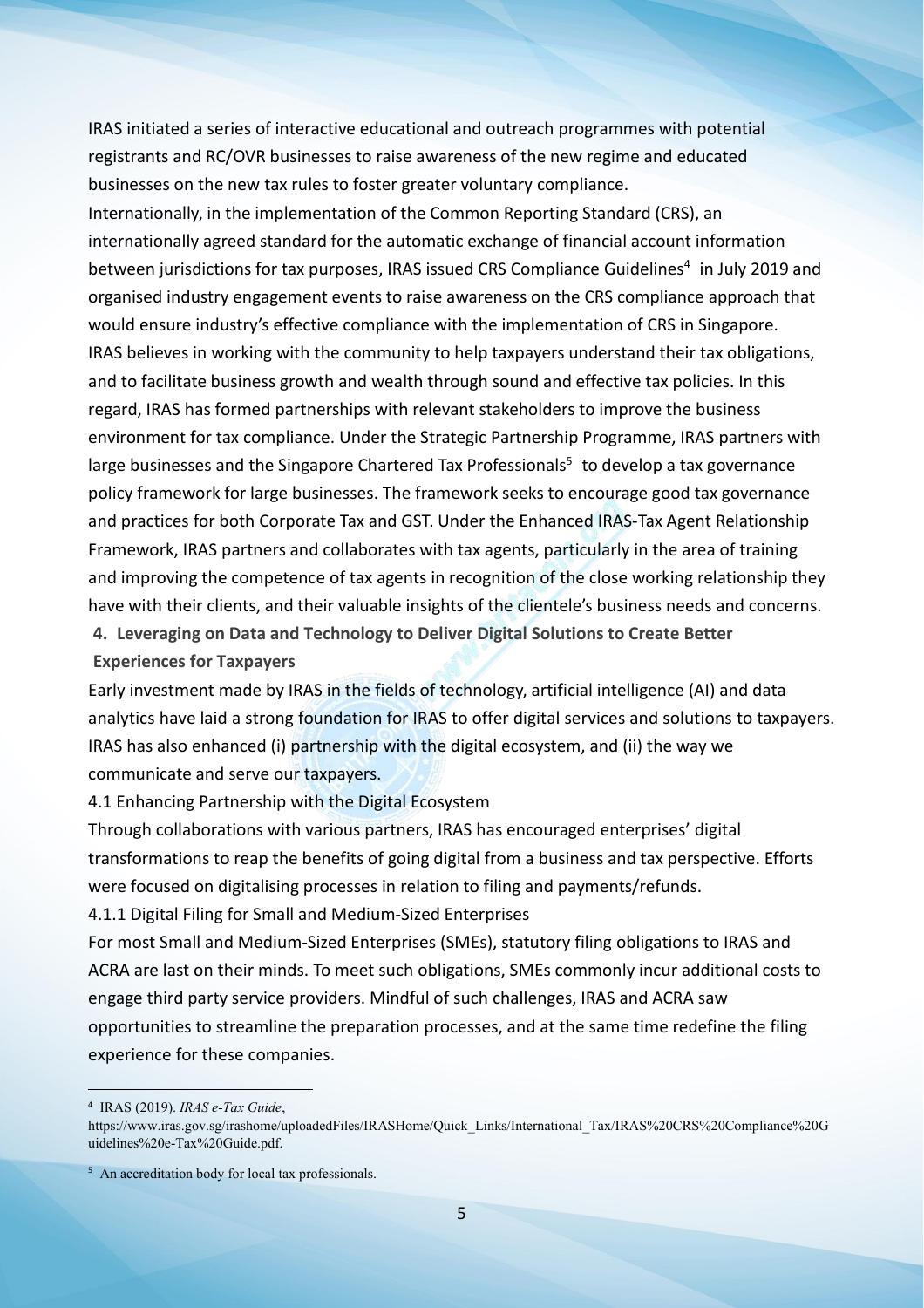In line with the Smart Nation initiative to promote digitalisation among the SMEs, IRAS and ACRA collaborated with five accounting software vendors to co-create a seamless digital filing solution that allows SMEs to automate the preparation and filing of statutory returns and financial data directly from their accounting software to IRAS and ACRA. For tax purposes, the accounting software prepares the tax computation and tax return (Form C-S) which are submitted directly to IRAS via the Application Programming Interfaces (APIs). Safeguards are in place, through the Corppass [6](#page-5-0) API to maintain confidentiality of SMEs' financial information and to ensure that only the authorised end-user submits the documents and returns to the two agencies. SMEs can also tap the existing government support schemes for funding of the accounting software.

This initiative significantly reduces the time spent by SMEs in the preparation and filing process and simplifies the tax filing preparation to the extent that it can be done without the need for tax knowledge (through an automatic tax conversion tool that retrieves relevant accounting data and converts them into tax data). The solution also improves the accuracy of the statutory returns submitted. In addition, the initiative allows SMEs to enjoy productivity gains through the direct transmission of data to IRAS, instead of keying them manually into the IRAS digital service. What previously took a SME approximately nine hours to prepare and file can now take as little as 35 minutes. This translates to time savings of more than 90%. The initiative has received strong endorsement from SMEs which have used the software.

4.1.2 Chat Filing for Taxi and Private Hire Car Drivers

In 2020, IRAS collaborated with GovTech, the government agency driving Singapore's Smart Nation initiative and public sector digital transformation, to develop a conversational style chatbot as proof-of-concept for approximately 6,000 taxiand private hire car drivers. Technical jargon was replaced with users' natural language to make the tax form more understandable, and the conversational approach mimicked the experience of having an IRAS officer guide them through their filing. Close to 1,000 users had used this mode to file their taxes in 2020, and found the chatbot intuitive. In 2021, we enhanced the service based on users' feedback and would be scaling it up to more taxpayers as well as extending it to hawkers.

#### 4.1.3 Digital Payments

As part of Singapore's drive to adopt digital contact free payments, IRAS has collaborated with DBS bank to integrate APIs into IRAS' operating framework to digitalise payments. The initiative promotes the usage of digitalising tax payments and collections via GIRO and PayNow<sup>[7](#page-5-1)</sup> to encourage businesses to go cheque free. Apart from the convenience of using digital methods to make tax payments, taxpayers also benefitted from instant settlement and real-time status updates of their outstanding tax balance. IRAS has also leveraged on the initiative to disburse

<span id="page-5-0"></span><sup>6</sup> Corppass is a corporate digital identity for businesses and other entities (such as non-profit organisations and associations) to transact with Singaporean government agencies online.

<span id="page-5-1"></span><sup>&</sup>lt;sup>7</sup> PayNow is a secure funds transfer service that allows customers to receive money into their participating bank account via mobile number, NRIC/FIN, Company Unique Entity Number or Virtual Payment Address.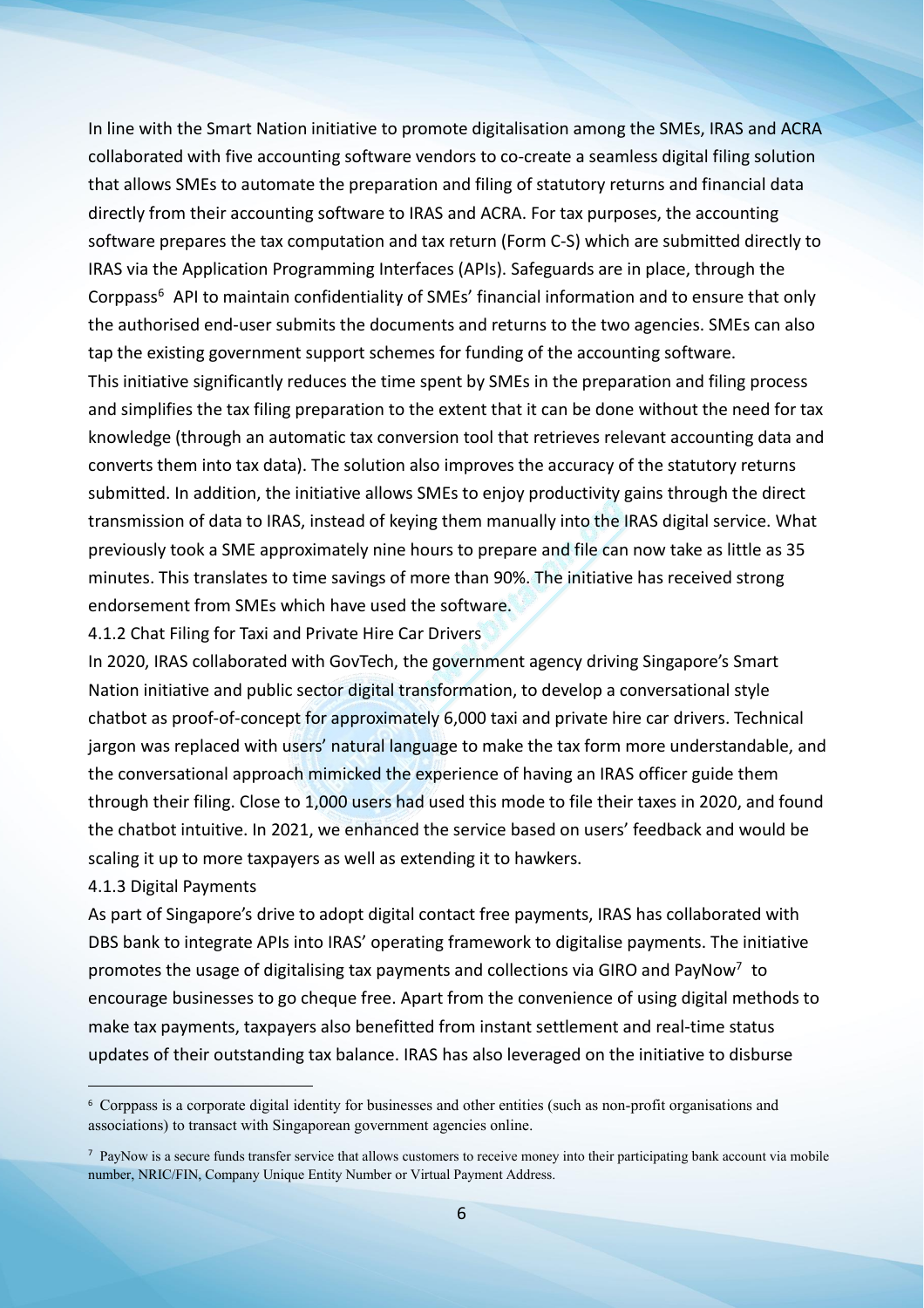government payouts (such as the JSS payouts), which proved critical during the pandemic when businesses' employees had to work from home. Businesses which adopted the initiative receive the payouts earlier and in a timely manner, as compared with the conventional method of receiving the payouts by cheques.

4.2 Strengthening Communication and Service to Taxpayers

4.2.1 Digital Communication and Interaction

In line with the Singaporean public sectors' focus on digital transformation, IRAS has been exploring innovative ways to improve the digital experience of our taxpayers, and at the same time, help them to fulfil their tax obligations in the most seamless manner.

To improve taxpayers' user experience on our corporate website, IRAS sought to use the best technologically advanced methods to understand our taxpayers' needs and behaviour. For example, we were the first government agency in Singapore to apply NeuroVision, an automatic attention prediction AI tool, to aid in reorganising key content within webpages. Validated by A/B testing<sup>[8](#page-6-0)</sup>, customer satisfaction improved significantly from 38% to 83%, as taxpayers find the reorganised webpages more intuitive and clearer.

To truly offer an end-to-end digital experience for our taxpayers, IRAS also looked at how we communicated with them. From May 2021, most IRAS notices will be digitised, with paper notices minimised. By default, a digital copy of the tax notice will be uploaded in myTax Portal<sup>[9](#page-6-1)</sup> and taxpayers will be notified once it is ready for viewing. Through this initiative, taxpayers will enjoy convenient online access to their notices, receive timely communications and be able to fulfil their tax obligations more readily.

As we had pivoted early in the digital transformation movement, we were able to quickly scale up and widen the provision of digital services during the pandemic, enabling us to maintain high levels of tax compliance and taxpayer satisfaction. For example, IRAS had begun piloting the use of video conferencing to serve our taxpayers digitally in February 2020. This was prior to when the nationwide safe management measures were implemented. Instead of dampening our digital transformation efforts, the pandemic accelerated it. Apart from redesigning the space at the IRAS Service Centre to accommodate safe distancing measures, we were able to successfully shift walk-ins to digital channels. From June 2020, we served taxpayers by appointment only and via video conferencing by default. Those who walked in were either channeled to designated self-help kiosks to be assisted remotely via video conferencing or given the option to speak with our officers via video conferencing from the comfort of their homes on another day, where they will receive a short message service with a link to join the Video Conference on the requested appointment date. Since then, we had served more than 21,000 taxpayers via this mode and had received highly positive feedback.

<span id="page-6-0"></span><sup>&</sup>lt;sup>8</sup> A/B testing (also known as spilt testing) is a user experience research methodology.

<span id="page-6-1"></span><sup>9</sup> MyTax Portal is a secured and personalised portal to view and manage tax transactions with IRAS.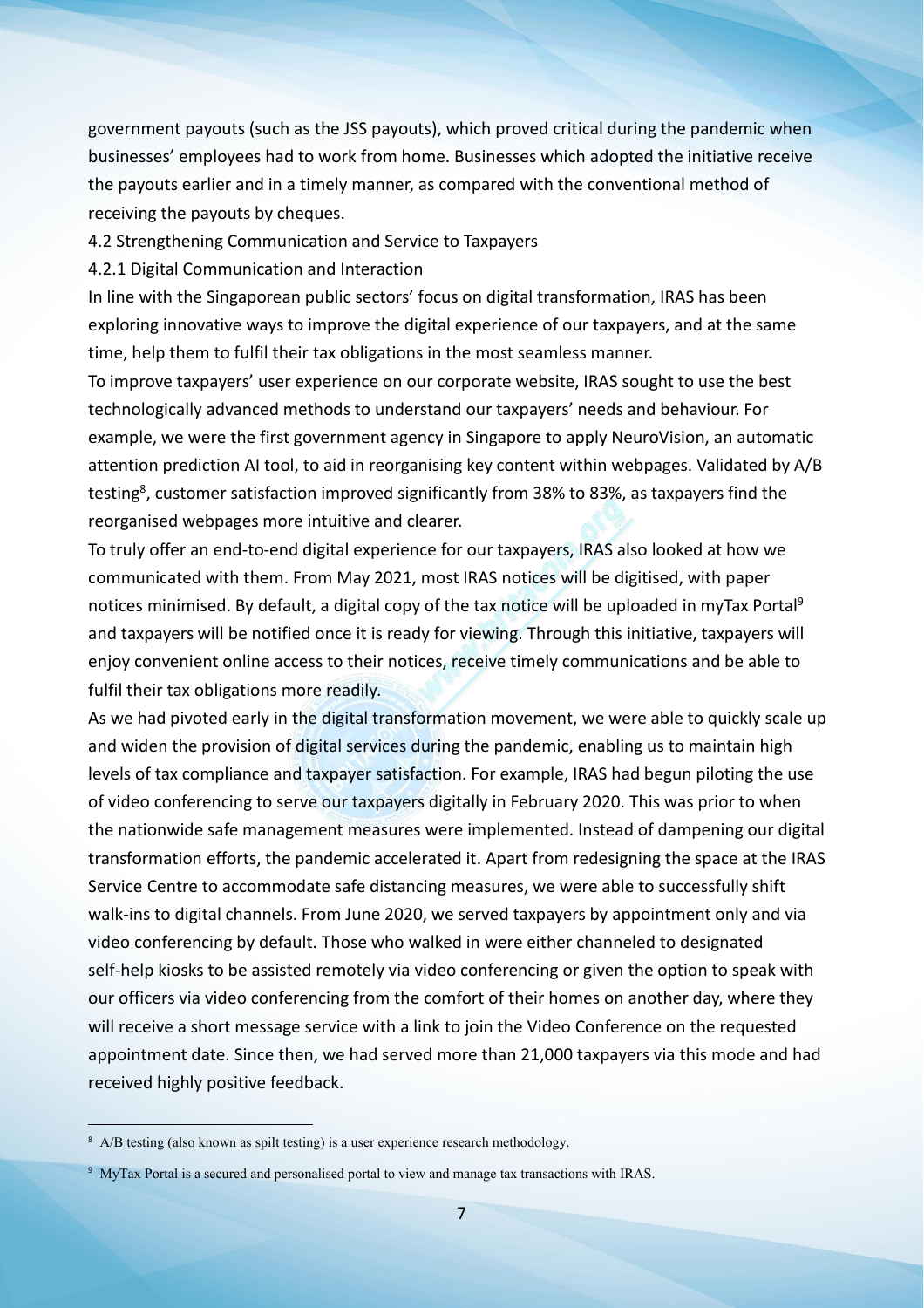We also explored the use of acoustic pods to improve the video conferencing experience. As the existing Service Centre setup could allow taxpayers of neighbouring counters to overhear conversations, confidentiality is potentially compromised. To address that, the acoustic pods seek to provide taxpayers with a conducive environment to safely discuss their personal tax matters with officers over video conferencing, as it isolates sound internally and externally. This initiative was first trialled in October and November 2020 with 116 taxpayers. As feedback was mainly positive, we procured another 12 pods. Since 14 March 2021, we had served approximately 3,500 taxpayers in these pods.

#### 4.2.2 Quicker Refunds and Registration to Serve Taxpayers Better

IRAS' embedded analytics models within IRAS' business processes and core tax processing system have enabled a better targeting of risky GST refund claims and speedier processing of GST registration applications. For GST registrations, IRAS is now able to automatically process lower-risk applications so that businesses can be GST-registered promptly to fulfil their GST obligations. High-risk applications are systematically flagged out by using data analytics for more in-depth review.

#### **5. Providing Tax Certainty**

To facilitate voluntary tax compliance, IRAS adopts a multi-pronged approach to provide tax certainty to our taxpayers. To provide clarity and administrability on the more complex tax matters, IRAS regularly publishes advance tax rulings, and new or updated e-Tax Guides on a variety of tax issues/matters. Other initiatives that seek to provide tax certainty include the Enhanced Taxpayer Relationship (ETR) Programme, participation in the Organisation for Economic Co-operation and Development (OECD) International Compliance Assurance Programme (ICAP) and Singapore's adoption of the use of arbitration as an additional mechanism for the resolution of Mutual Agreement Procedure (MAP) cases.

The e-Tax Guides aim to provide taxpayers with IRAS' guiding principles on specific tax topics, compliance requirements, examples of practical scenarios and other information to facilitate voluntary compliance and provide better clarity on IRAS' positions. Some examples of the recently published e-Tax Guide include transfer pricing guidelines for centralised activities in multinational enterprise groups and income tax treatment of digital tokens. To enhance taxpayers' understanding of IRAS' interpretation and application of tax laws in specific scenarios, IRAS has worked with key stakeholders in the tax ecosystem to implement a framework to publish advance rulings summaries. The publication framework has features that protect taxpayers' information and business arrangements while ensuring published rulings enhance taxpayers' understanding of tax laws.

The ETR Programme is a service initiative aimed at building an open and collaborative taxpayer relationship through regular engagement with large companies. It is designed to address the needs of large companies, which are generally more complex, and help these companies manage their tax compliance. It offers large companies the benefits of finalising their tax assessments in a